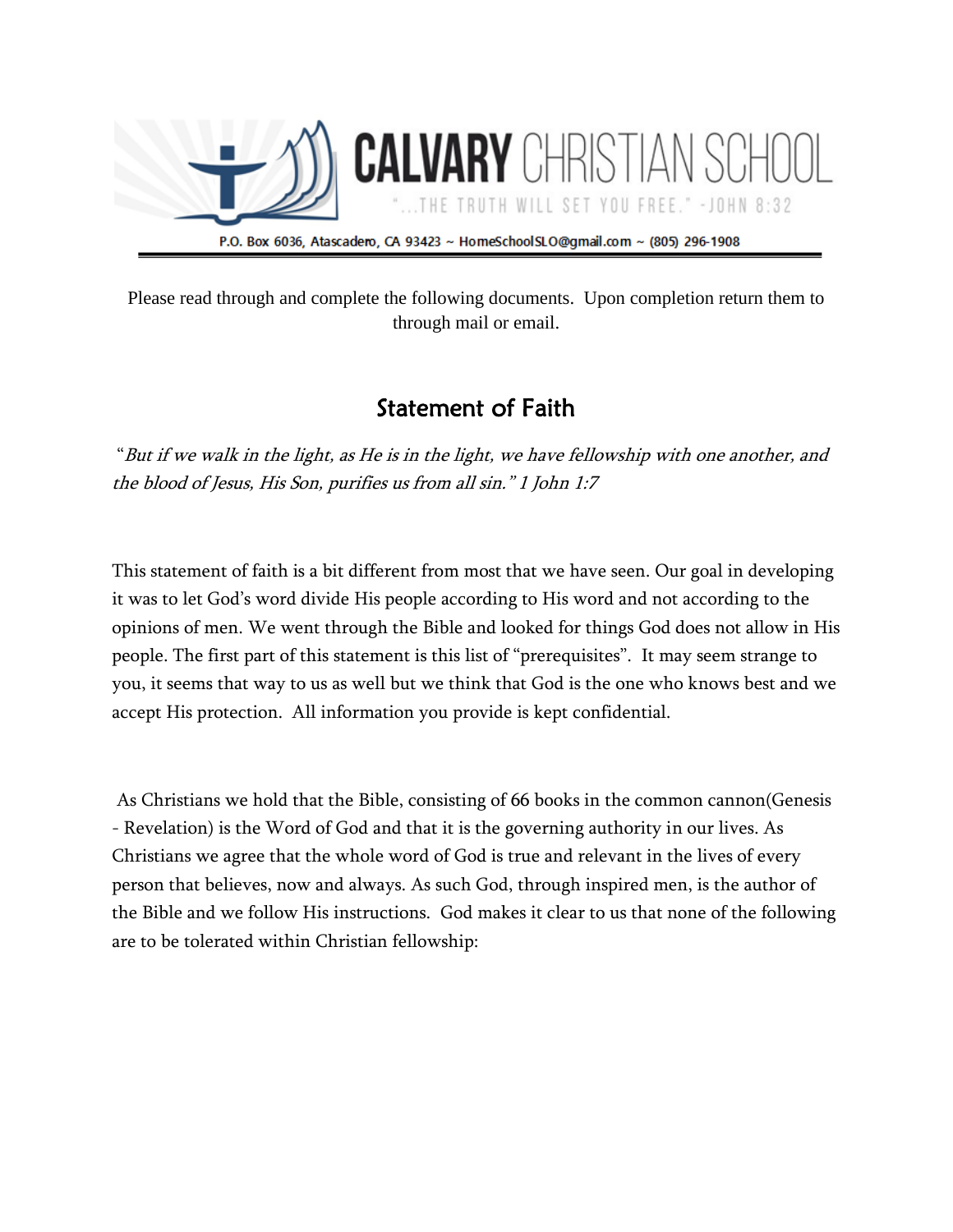#### Prerequisite of membership:

A person that is actively involved in or has been involved in and not repented\*\* of any of the following may not join or be a part of Calvary Christian School:

- · Adultery & sexual immorality, Leviticus 20:10, Acts 15:20
- · Lying to the Holy Spirit, Acts 5: 1-11

· Worshiping or serving other gods other than the God of Abraham, Isaac and Jacob, Exodus 22:20, Matthew 22:37, Deuteronomy 6:5

- · Atheism, Matthew 22:37, Deuteronomy 6:5
- · Homosexuality, and LGBTQ, Leviticus 18:22 Matthew 19:4 & 5

· State Homosexual Unions (Marriage is between one man and one woman, the idea of "Gay marriage" is a fiction according to God's word.) Matthew 19:4 & 5

- · Abortion, Leviticus 20:1-5
- · Child abuse, incest or pedophilia Leviticus 20:17,
- · Rape, Deuteronomy 22:25
- · Witchcraft or necromancy, Leviticus 20:27, Exodus 22:18
- · Prostitution, Leviticus 21:9
- · Murder, Exodus 20:13
- · Eating food polluted by idols, meat of strangled animals or blood, Acts 15:20

This list is not exhaustive, it represents part of the instructions of God that cause a person to be put out of the community of believers. You may be involved in another activity not listed and if you are in doubt please ask for more information. We hope to refine these things with more information as we learn and grow.

This is the agreement of the terms for joining Calvary Christian School and participating in ANY of our fellowship functions. By signing you agree before God that you are not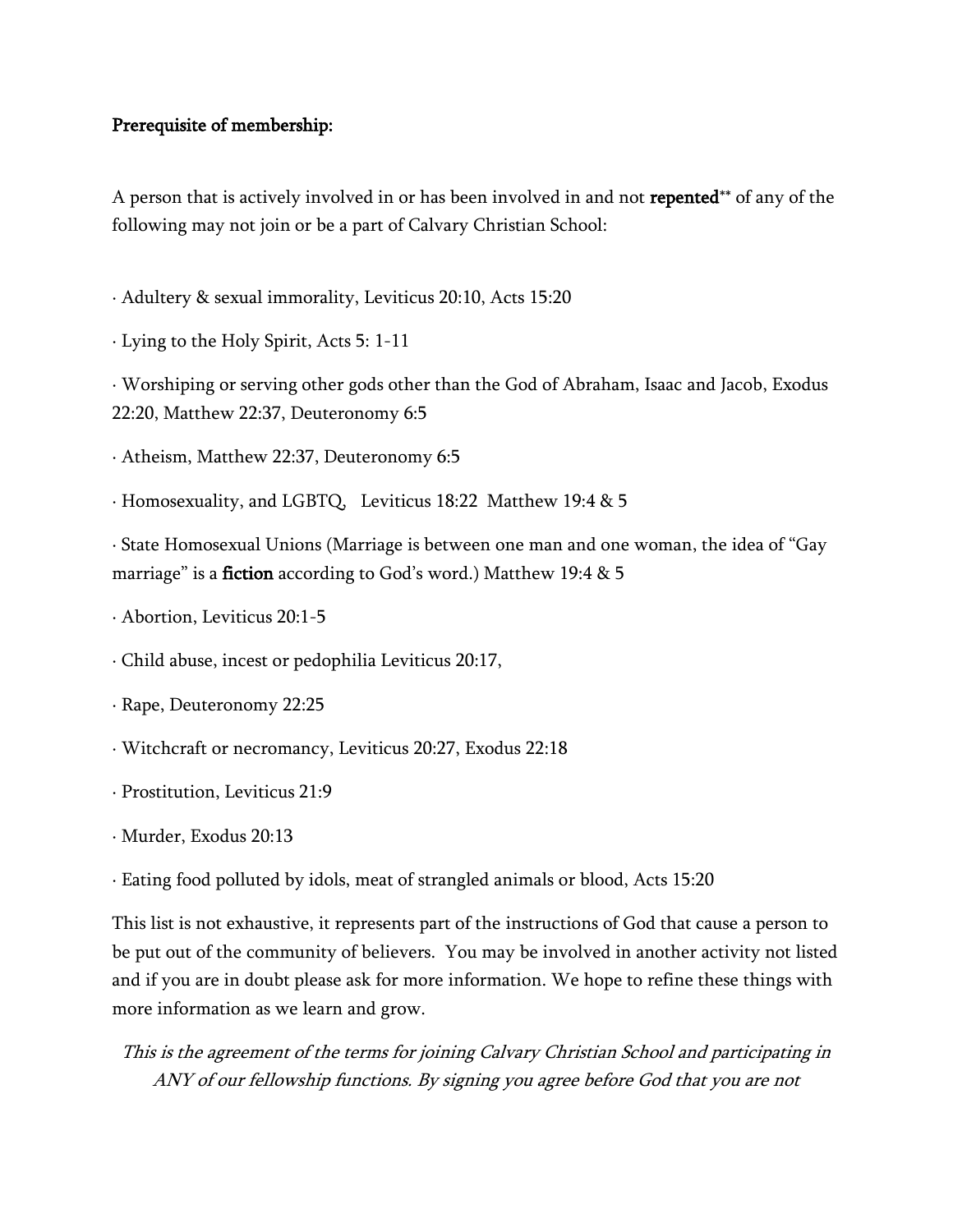knowingly participating in and or that you will not participate in any of these actions as a member of Calvary Christian School. You also agree that if you are unknowingly participating in any of these things and you discover that you are, you will repent immediately or leave Calvary Christian School immediately until such a time as you have repented\*\*. You also agree that if you are discovered to having knowingly lied about your involvement in any of these actions and it is discovered and verified that you are or have been and not **repented** of them that you will be immediately expelled from Calvary Christian School with no refund or recourse available on your part.

Please indicate here anything you may struggle with or have struggled with and that you would like CCS to be aware of, like help with, or consideration for. (ie. alcoholism, pornography, ect.)

\_\_\_\_\_\_\_\_\_\_\_\_\_\_\_\_\_\_\_\_\_\_\_\_\_\_\_\_\_\_\_\_\_\_\_\_\_\_\_\_\_\_\_\_\_\_\_\_\_\_\_\_\_\_\_\_\_\_\_\_\_\_\_\_\_\_\_\_\_\_\_\_\_\_\_\_\_\_

\_\_\_\_\_\_\_\_\_\_\_\_\_\_\_\_\_\_\_\_\_\_\_\_\_\_\_\_\_\_\_\_\_\_\_\_\_\_\_\_\_\_\_\_\_\_\_\_\_\_\_\_\_\_\_\_\_\_\_\_\_\_\_\_\_\_\_\_\_\_\_\_\_\_

\*\*"Repent" means to change one's mind about something and to agree with and obey God in regard to the thing. For example a person that repents of adultery would acknowledge that they were wrong about committing adultery, they would stop committing adultery, ask forgiveness from God and others and they would make restitution for the damage they have caused. We understand that repentance may be a process of recognizing the sin, having a desire to turn from the sin, and needing help to do so. We want to help along with believers in your life, church, family, etc. All of us have gone through issues, the important thing is that we are open and honest about what we struggle with and that we are willing to change.

#### General Statement of Your Faith

If you have agreed to the prerequisites of membership we also require that you read and honestly share your position on the following generally held Christian beliefs that are derived from the Bible. No honest answers to the following will disqualify you from membership. We understand that each of us are growing and we want to facilitate growth through understanding and compassionate dialogue. Knowing where you are at and where others are at on these issues will help us all understand each other and grow together.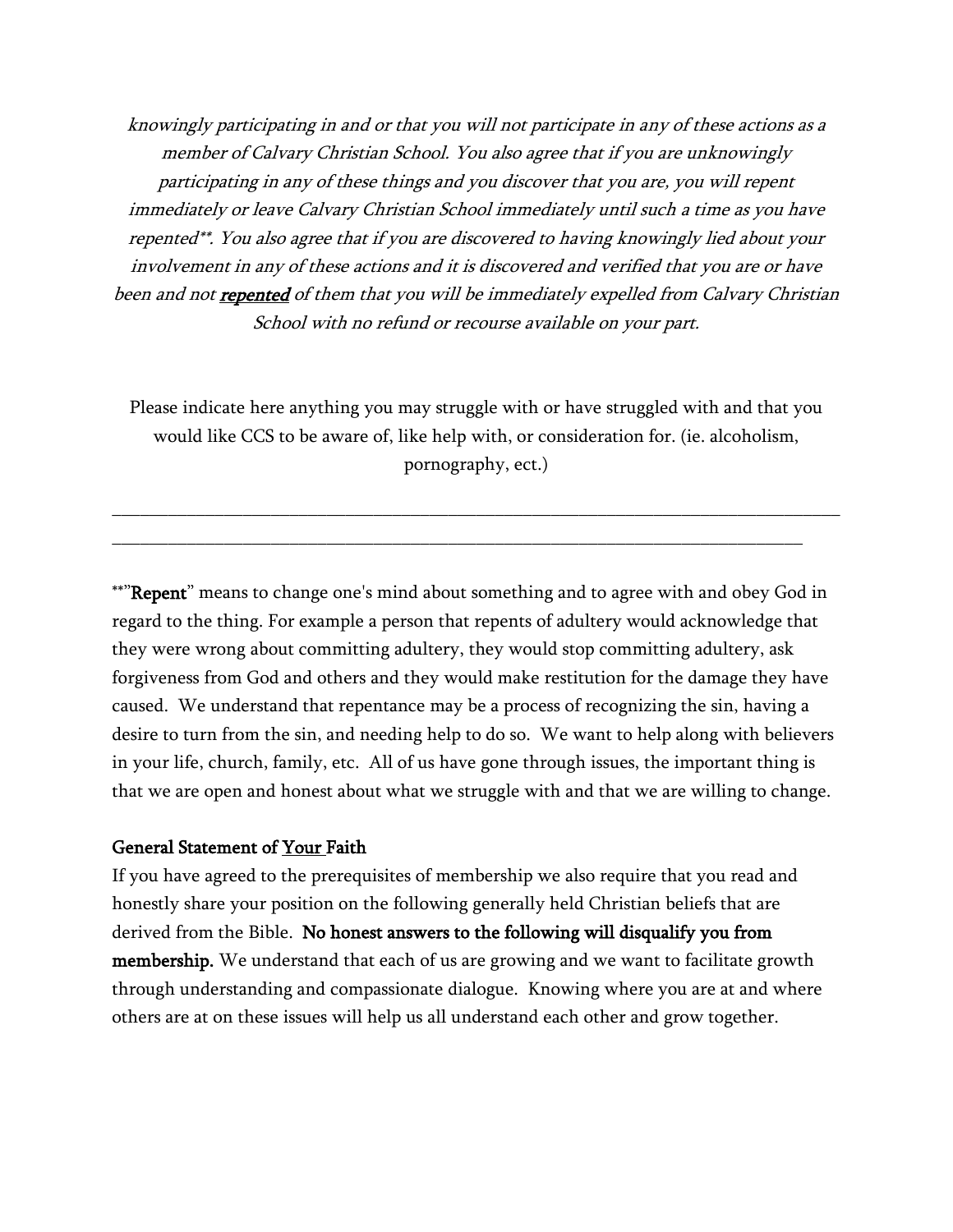Please indicate next to each statement the numeral that best describes your understanding:

1) I agree 2) I do not understand 3) I do not agree

I believe the scriptures, both Old and New Testaments, to be the inspired Word of God, without error in the original writings, the complete revelation of His will for the salvation of men and the divine and final authority for Christian faith and life (2Timothy 3:16; 2Peter 1:19-21).

Husband \_\_\_\_\_\_\_ Wife\_\_\_\_\_

I believe in One God, Creator of all things, infinitely perfect and eternally existing in three persons, Father, Son and Holy Spirit (Exodus 20:2-3; Matthew28:19).

Husband Wife  $\qquad$ 

I believe that Jesus Christ is true God and true man, having been conceived of the Holy Ghost and born of the Virgin Mary. He died on the cross a sacrifice for our sins according to the scriptures. Further, He arose bodily from the dead, ascended into heaven, where at the right hand of the majesty on High, He now is our High Priest and Advocate (Matt. 1:21-23; Colossians 3:1; Hebrews 1:2).

Husband Wife Wife  $\sim$ 

I believe that the ministry of the Holy Spirit is to glorify the Lord Jesus Christ, and during this age to convict men, regenerate the believing sinner, indwell, guide, instruct and empower the believer for Godly living and service (Romans 8:14-27).

Husband \_\_\_\_\_\_\_\_ Wife\_\_\_\_\_\_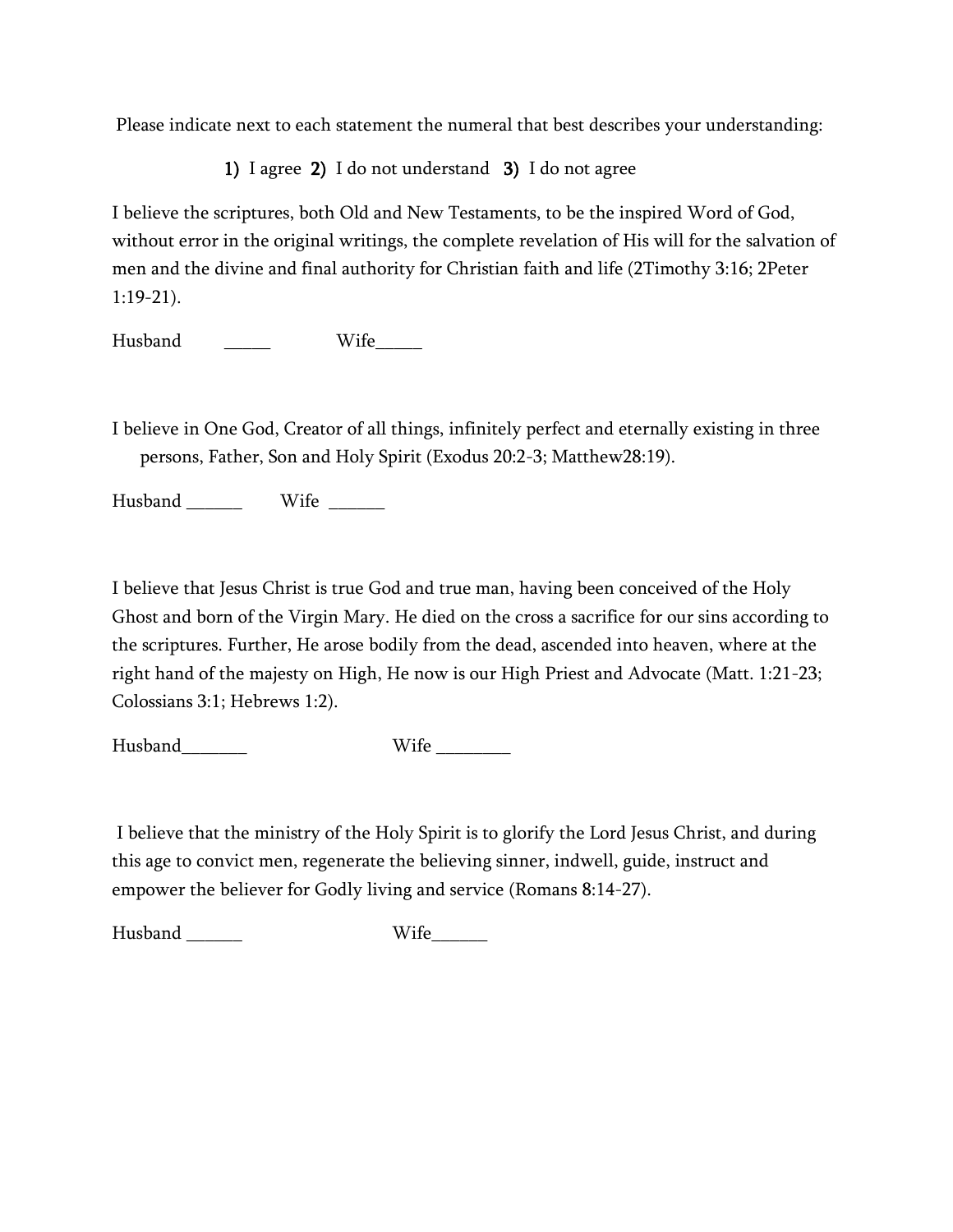#### 1) I agree 2) I do not understand 3) I do not agree

I believe that man was created in the image of God but through voluntary disobedience fell into sin and is therefore lost and only through regeneration by the Holy Spirit can mankind obtain salvation and eternal life (John 3:5; Ephesians 2:8-9).

Husband Wife

I believe that the shed blood of Jesus Christ and His resurrection provide the only grounds for justification and salvation for all who believe, and only such as receive Jesus Christ are born of the Holy Spirit, and thus become children of God (Romans 3:24, 8:16; Ephesians 1:7).

Husband\_\_\_\_\_\_ Wife\_\_\_\_\_\_\_

I believe that the true church is composed of all such persons who through faith in Jesus Christ have been regenerated by the Holy Spirit and are united together in the body of Christ of which He is the Head (Revelation 20:12-15).

Husband\_\_\_\_\_\_\_\_ Wife\_\_\_\_\_\_\_

I believe in the bodily resurrection of the dead; the believer to everlasting blessedness and joy with the Lord, the unbeliever to judgment and everlasting conscious punishment (John 5:28; I Corinthians 15:52-53).

Husband\_\_\_\_\_\_\_\_\_\_\_ Wife\_\_\_\_\_\_\_

I believe that water baptism and the Lord's Supper are ordinances to be observed by the Church during this present age; however, they are not to be regarded as means of salvation.

Husband Wife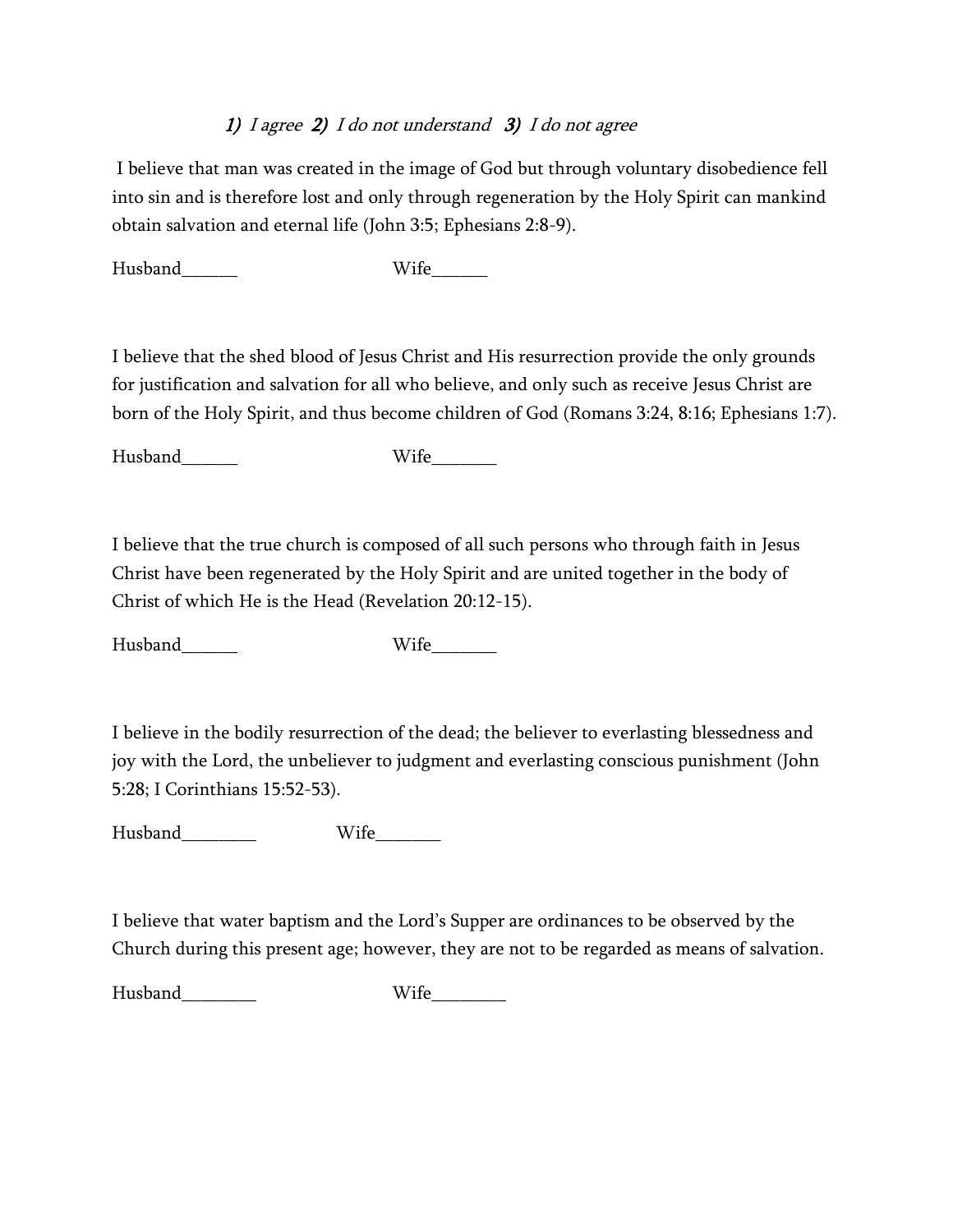#### 1) I agree 2) I do not understand 3) I do not agree

I believe in the imminent coming of our Lord Jesus Christ and that this "Blessed Hope" has a vital bearing on the personal life and service of the believer.

Husband\_\_\_\_\_\_\_\_\_\_\_ Wife\_\_\_\_\_\_\_\_\_

I believe that children belong to God who has given the responsibility and authority for their education to their parents and that it is their responsibility to protect this parental right.

Husband\_\_\_\_\_\_\_\_\_\_\_ Wife \_\_\_\_\_\_\_\_\_

I think something should be added/subtracted in this statement of faith. (please let us know what you think below)

\_\_\_\_\_\_\_\_\_\_\_\_\_\_\_\_\_\_\_\_\_\_\_\_\_\_\_\_\_\_\_\_\_\_\_\_\_\_\_\_\_\_\_\_\_\_\_\_\_\_\_\_\_\_\_\_\_\_\_\_\_\_\_\_\_\_

\_\_\_\_\_\_\_\_\_\_\_\_\_\_\_\_\_\_\_\_\_\_\_\_\_\_\_\_\_\_\_\_\_\_\_\_\_\_\_\_\_\_\_\_\_\_\_\_\_\_\_\_\_\_\_\_\_\_\_\_\_\_\_\_\_\_

\_\_\_\_\_\_\_\_\_\_\_\_\_\_\_\_\_\_\_\_\_\_\_\_\_\_\_\_\_\_\_\_\_\_\_\_\_\_\_\_\_\_\_\_\_\_\_\_\_\_\_\_\_\_\_\_\_\_\_\_\_\_\_\_\_\_

 $\_$  ,  $\_$  ,  $\_$  ,  $\_$  ,  $\_$  ,  $\_$  ,  $\_$  ,  $\_$  ,  $\_$  ,  $\_$  ,  $\_$  ,  $\_$  ,  $\_$  ,  $\_$  ,  $\_$  ,  $\_$  ,  $\_$  ,  $\_$  ,  $\_$  ,  $\_$  ,  $\_$  ,  $\_$  ,  $\_$  ,  $\_$  ,  $\_$  ,  $\_$  ,  $\_$  ,  $\_$  ,  $\_$  ,  $\_$  ,  $\_$  ,  $\_$  ,  $\_$  ,  $\_$  ,  $\_$  ,  $\_$  ,  $\_$  ,

Husband\_\_\_\_\_\_\_\_\_ Wife\_\_\_\_\_\_\_\_\_

I consider myself a part of the \_\_\_\_\_\_\_\_\_\_\_\_\_\_\_\_\_\_\_\_\_\_\_\_\_\_\_\_\_\_\_\_\_\_\_\_\_\_\_\_\_\_\_\_\_\_

(Church, Denomination, Movement)

Husband

 $Wife$   $\overline{\phantom{a}}$ 

If not how do you describe your faith?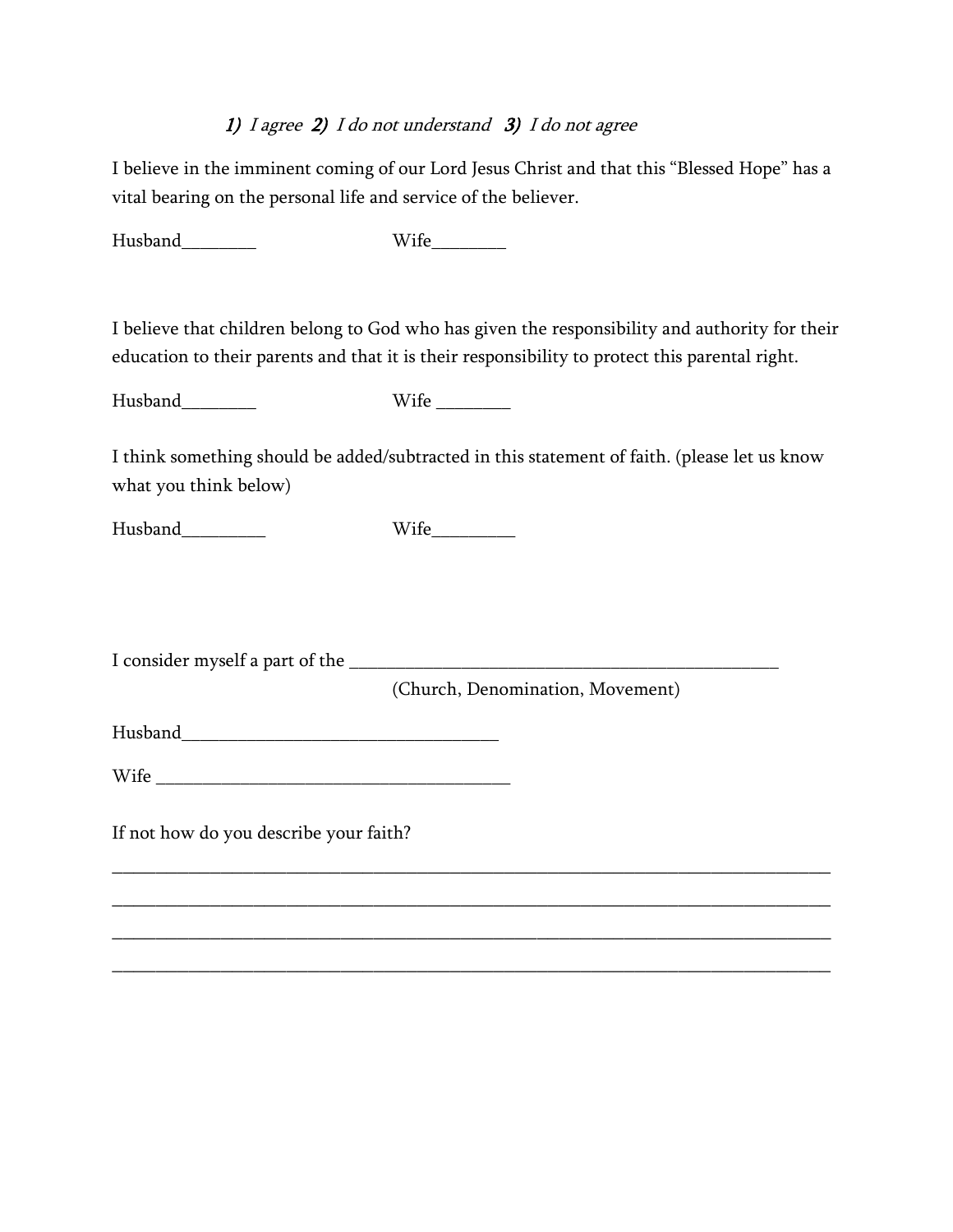PLEASE USE THIS SPACE FOR FURTHER EXPLANATIONS

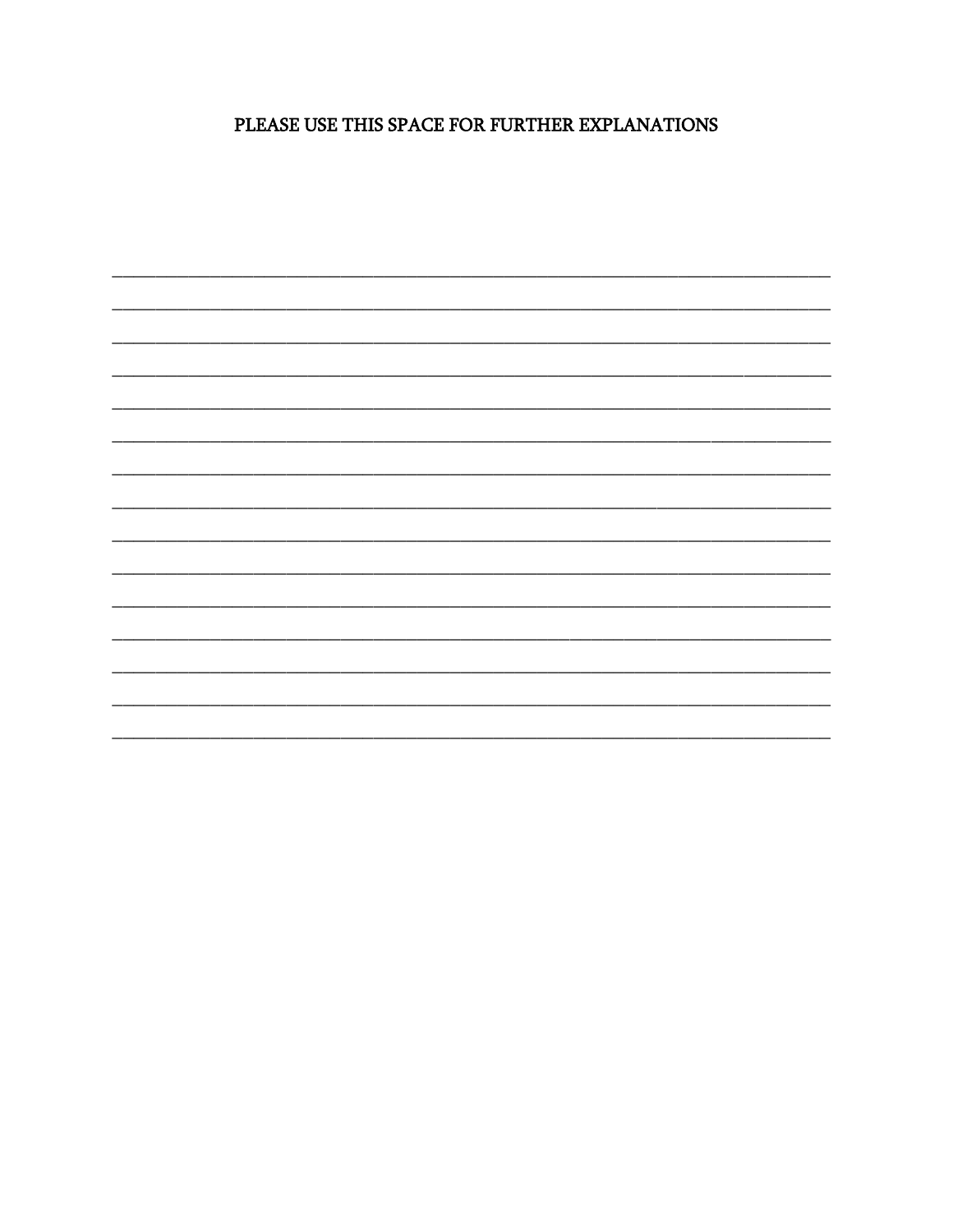

## General Policies and Procedures

It is the objective of Calvary Christian School (CCS) to assist and support parents in providing an excellent education for their children. We desire to support each family in regard to their educational goals and record keeping. We also want to protect the freedom of each parent to determine their own content and curriculum for their children. We are responsible for maintaining cumulative files, health records, and high school transcripts, as well as protecting the privacy of our students. Therefore, the following policies and procedures have been set forth to ensure the integrity of each families' academic plans.

- 1. Due to the sometimes vague political and legal position of private home education programs, CCS cannot give legal immunity, and it is only providing school services and record keeping for enrolled students. This is why enrollment in CCS is dependent upon families first becoming members of Home School Legal Defense Association (HSLDA).
- 2. Each family enrolled in CCS is required to have at least one parent agree with the Statement of Faith.
- 3. The parents have the sole responsibility and privilege of educating their children based upon their own individual philosophies of education. Each family will be responsible to choose their own curriculum and course of study that best meets the needs of their children per the requirements of the State of California. It is expected that the parent(s) will take their responsibility seriously and will plan and organize the daily teaching time accordingly. It is expected that the parent(s) will keep organized daily lesson plans for their student.
- 4. CCS is responsible for keeping enrolled student's cumulative file, health record, and high school transcripts. Parents are required to provide accurate documents requested by CCS, which include but are not limited to the following for all grades:
	- **Attendance Form:** Attendance forms must be accurately maintained by the parent on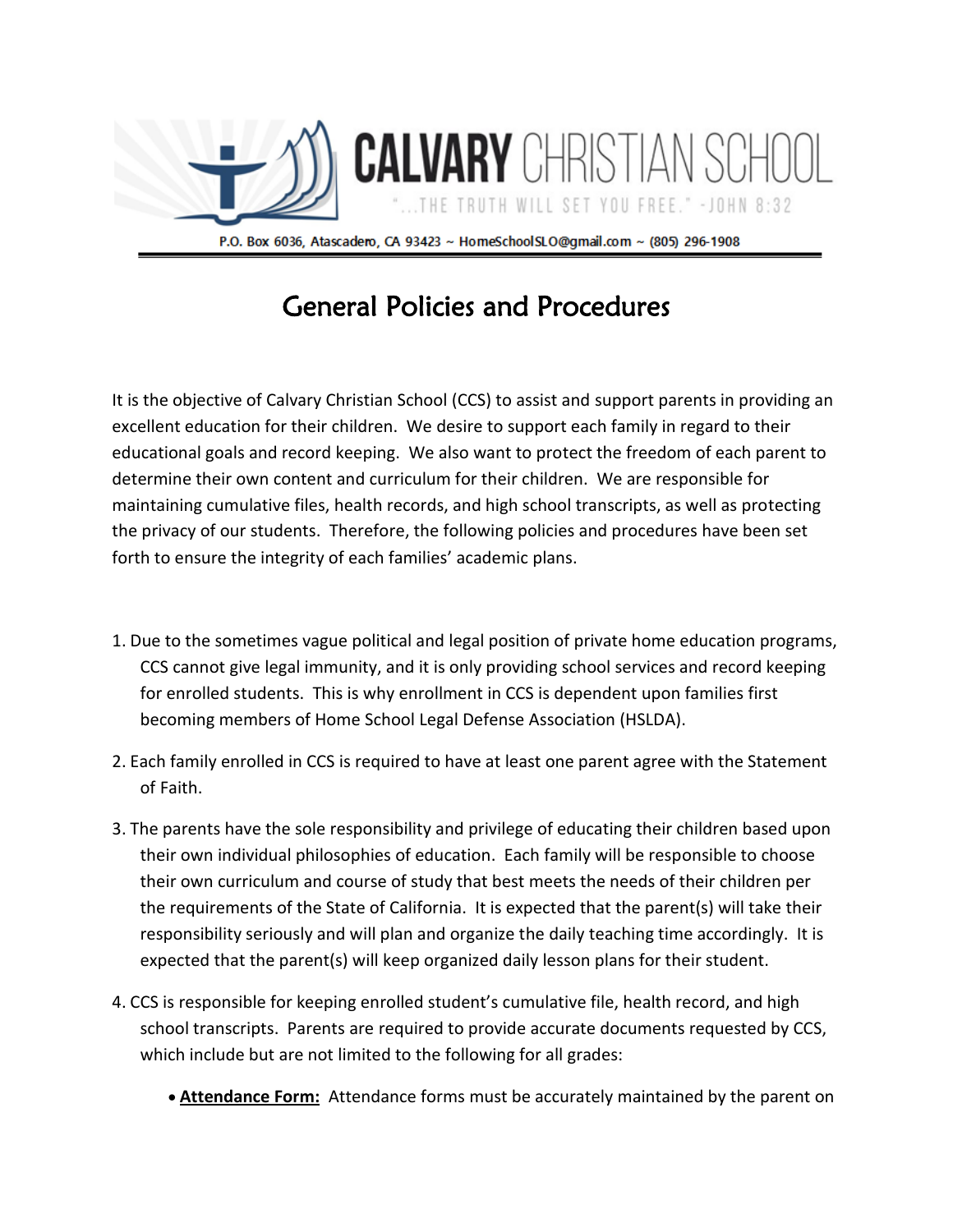a daily basis. It must truly reflect the actual days school was held. A copy of the attendance form is due by/at each mandatory quarterly meeting with the final yellow copy due on at the promotion ceremony, with all other year-end paperwork. If you will not be done by the 14th, please contact the director.

- **Semester Evaluation:** Due with second quarterly meeting and June 14th paperwork.
- **Report Card/Grade Sheet:** Due with second quarterly meeting and June 14th paperwork.
- **Lesson Plans:** New CCS families *only* are required to provide copies of previous quarter lesson plans at each quarterly meeting for help and evaluation to facilitate the families' educational plans and CCS's requirements.
- **Course of Study/Course Descriptions:** All students require a course of study. The final yellow course of study will be turned in year end. All 7th—12th graders turn in a course descriptions for each class. The initial copy is turned in at the Kick Off. The final copy, with grades, is turned in at year end.
- 5. Parent(s) are expected to attend all quarterly meetings and to turn in all paperwork and fees that are due at that time. If a parent cannot attend a meeting, all paperwork and fees must be postmarked by the meeting date.
	- Failure to turn in quarterly materials and fees will result in a letter requiring a late fee of \$25.00 per family and the required paperwork within 7 calendar days. The late fee will be donated, in full, to legal consultant Roy Hansen of Family Protection Ministries.
	- Non-compliance to the above will result in a second letter, a doubled late fee (\$50.00), and a final deadline for the paperwork and fees to be remitted.
	- If the parent(s) do not comply with the two prior points referenced above under point 5, their student(s) will be considered truant and will be expelled from CCS.
- 6. A family wishing to withdraw from CCS must submit in writing a letter stating this intent. Upon receipt of the letter, tuition obligations will end. Until CCS receives written notice of intent to withdraw, the family is still responsible for any accumulation of paperwork and fees. Should a letter of intent to withdraw be submitted after the first day of a new quarter, the parent(s) will be responsible for tuition fees for that quarter. Registration and New Student fees are non-refundable.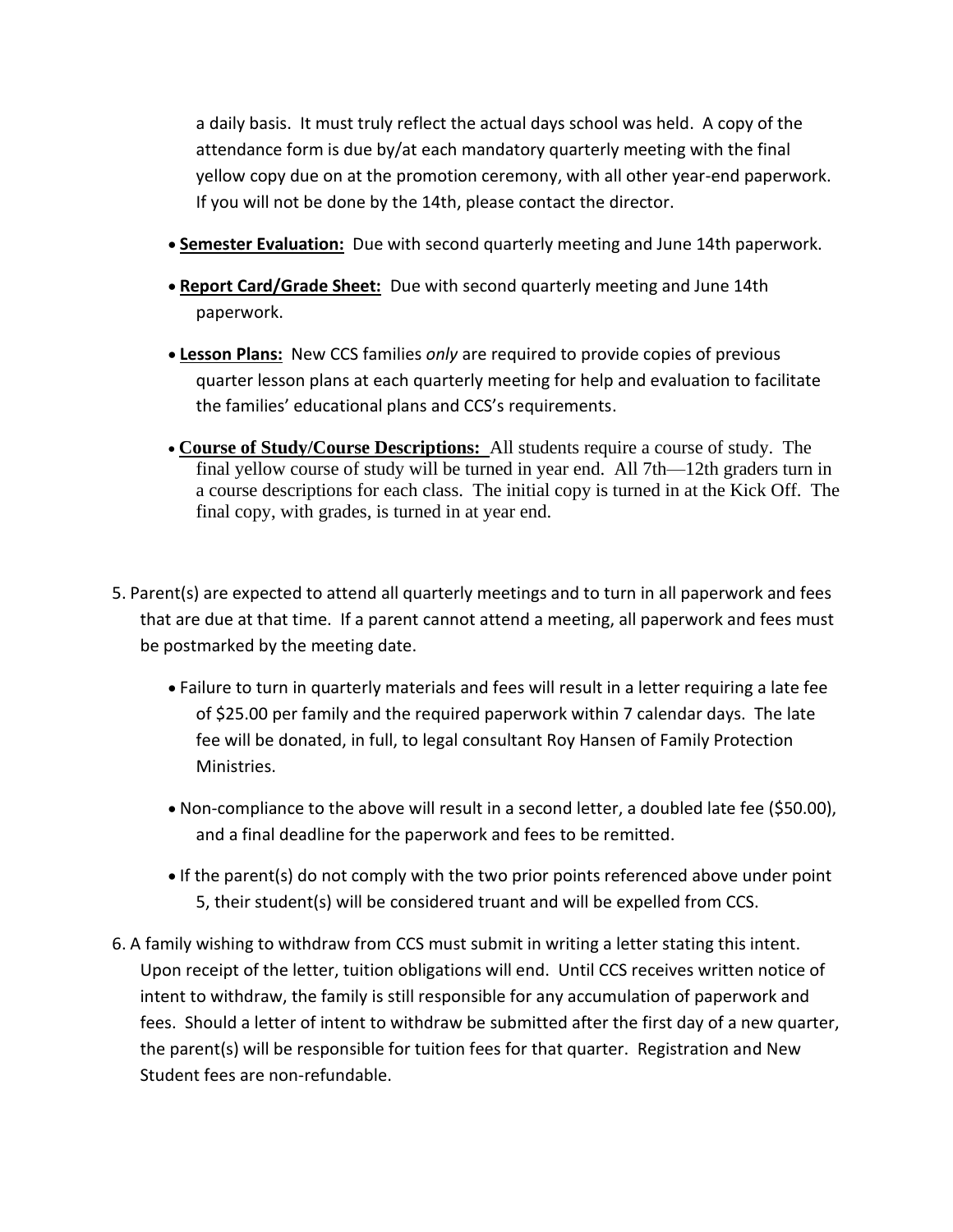- 7. CCS works with other private or public schools in regard to transmitting permanent records upon request. CCS expects that any private school requesting records will have an affidavit on file with the State. It is the parent(s)' responsibility to insure that all required reports have been turned in. Records will be sent *as is* the day CCS receives the request from the other school.
- 8. HSLDA membership must be maintained while families are enrolled in CCS. A lapse in HSLDA membership will result in expulsion from CCS.
- 9. Registration for the school year is not final until all required enrollment forms are completed, signed, and returned with necessary registration and tuition fees paid. CCS fees are as follows:
- 10. Registration for the school year in not final until all required enrollment forms are completed, signed, and returned with necessary registration and tuition fees paid. CCS fees are as follows:

| • Grades 1-8 PSP Enrollment       | \$375/Student/Year |
|-----------------------------------|--------------------|
| • Grades 9-12 PSP Enrollment      | \$480/Student/Year |
| • Grades 1-8 PSP Enrollment Plus  | \$735/Student/Year |
| • Grades 9-12 PSP Enrollment Plus | \$845/Student/Year |

- 11. All checks should be made out to CCS. Separate checks will be made for each individual CCS fee and activity throughout the school year, or a detailed statement provided with payment information.
- 12. CCS is not liable for any damages suffered by any enrolled family members during the school hours or at CCS organized events, activities, or field trips.
- 13. Good citizenship and sportsmanship is expected at any and all CCS events. Field Trip Guidelines, provided to each family at the first quarterly meeting, will be strictly enforced. A repeated behavioral problem with any student will be grounds for restriction from future CCS activities and events.
- 14. CCS reserves the right to deny or terminate enrollment of any student should it be deemed necessary based upon the discretion of the directors of the school.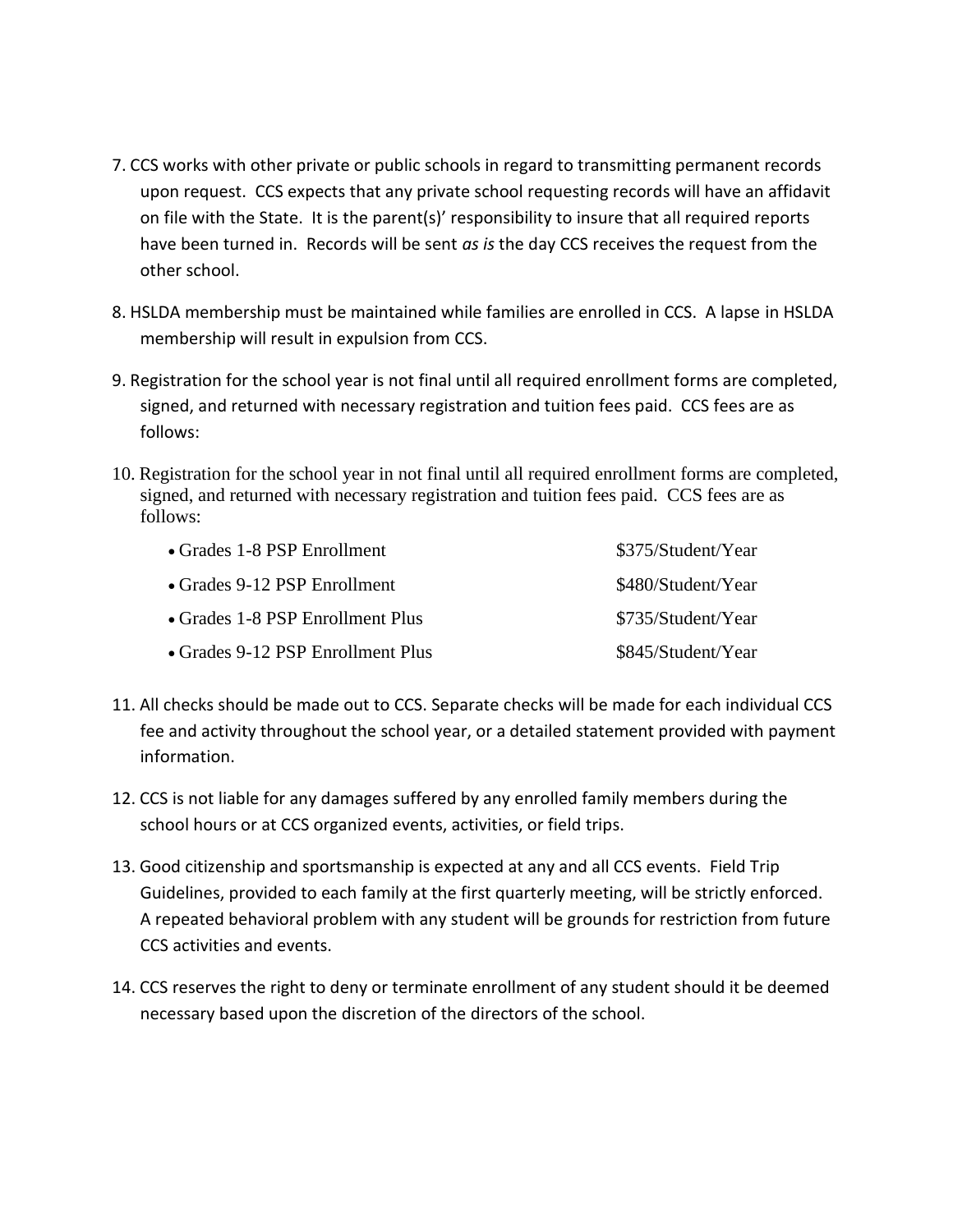

## Code of Conduct

- 1. Please show the necessary respect and consideration for those in charge of all CCS events and activities including volunteers and employees who direct or guide CCS field trips. Everyone is expected to listen attentively when parents or others directing activities are speaking, so they can learn and show appreciation for those who are taking the time to contribute to our educational process.
	- Any disrespect shown will result in the child sitting out with a parent.
	- Should the disrespectful behavior continue, the family will be asked to leave the event.
- 2. Colossians 3:17 says, "And whatsoever you do in word or deed, do all in the name of the Lord Jesus, giving thanks to God and the Father by Him." Please act, speak, and dress in such a way as is becoming of a Christian: modesty, kindness, compassion, male and female birth gender specificity, and conversation that will not offend others intentionally. Wholesome friendships are encouraged among all of the students of CCS, and it is expected that boys and girls shall demonstrate character in keeping with that of brothers and sisters in Christ.
- 3. Park Days and/or PE Activities are provided to allow the children time to play and interact with one another along with physical activity. No rough play, hitting, pushing, or bullying of any kind will be allowed. Forgiveness will be emphasized when small offenses occur.
	- Children who choose to not respect any other children's space or exhibit other inappropriate
		- behavior will be asked to sit out during the rest of the Park Day/Activity.
	- Continued disregard for the rules will result with expulsion from the activity.
	- If the same behavior happens at the next Park Day/Activity, the child will be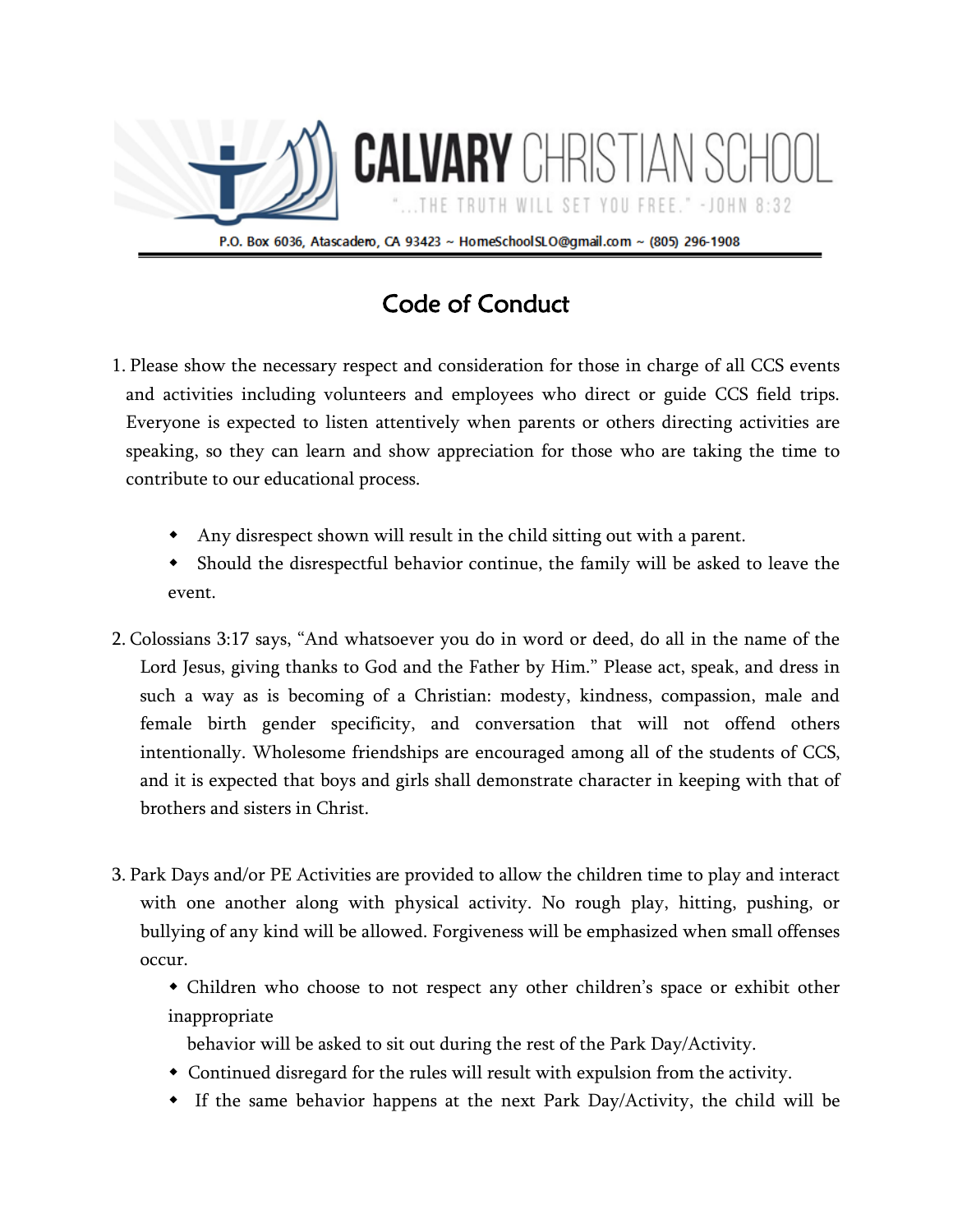suspended from all such activities for the rest of the quarter.

A third time shall result in expulsion from CCS.

4. It is expected that the property of any place that a CCS event occurs at will be respected. Parents shall please remind their children that they need to not touch, climb on, trample through, etc. things that belong to others.

- 5. The use of alcoholic beverages, tobacco products, marijuana, illegal drugs, vaping paraphernalia or weapons are not permitted at any CCS function.
	- First infraction will result in the child being expelled from the activity
	- Second infraction will result in the child being expelled from CCS.

It is often uncomfortable for the adult(s) in charge of an event to discipline someone else's child. We believe that it is the parent(s)' responsibility to be in charge of their children; however, if necessary another parent may step in to assist you. At no time; however, shall anyone use any type of physical response toward anyone else's child unless that child is in danger. Please teach your children the expected appropriate behavior and attitude and that the adults in charge of the activity have been delegated by CCS and you, the parent, to verbally address any inappropriate behavior. Thank you for your help and cooperation.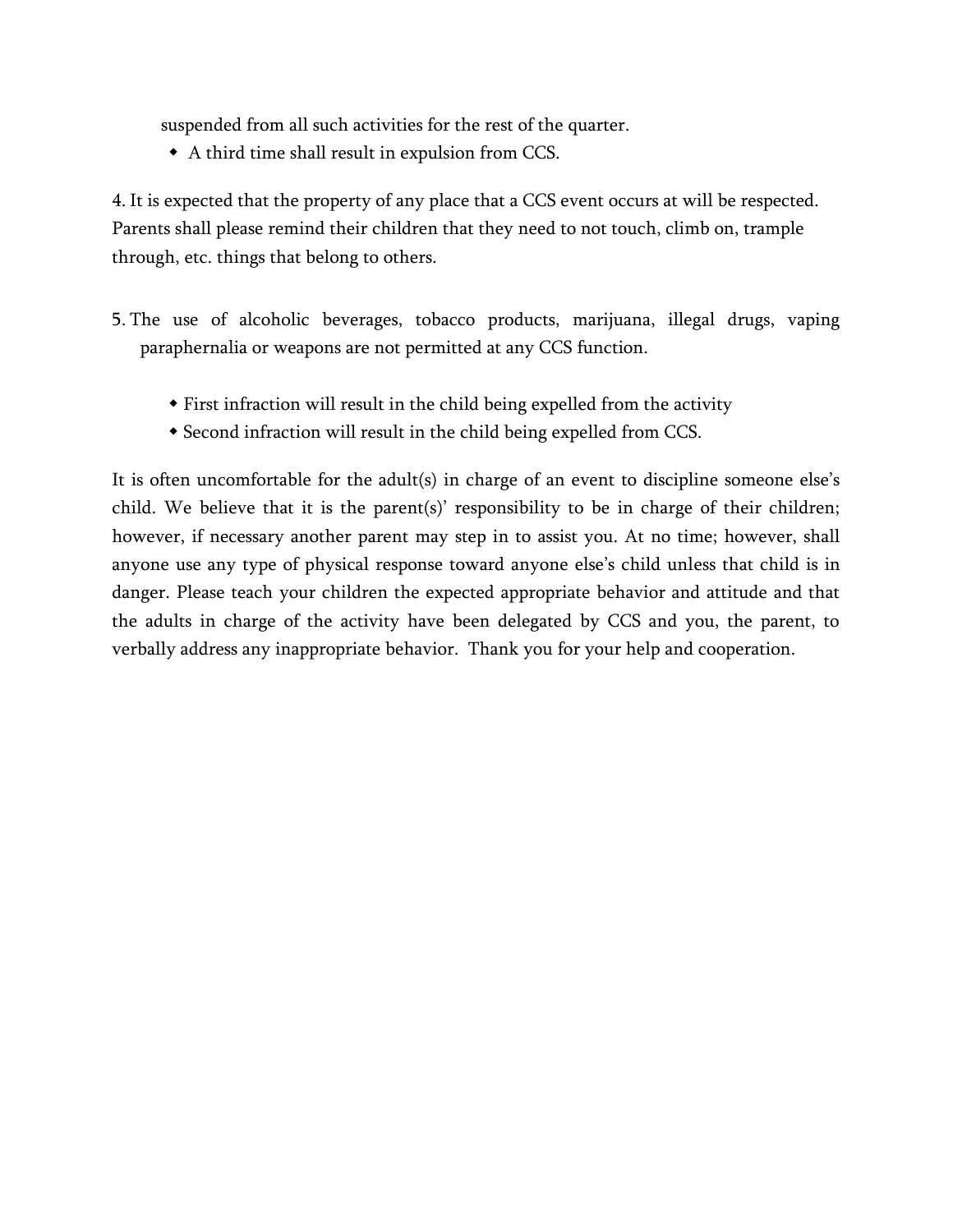# Application Signature Page

We have read, understood, and are in agreement with the Calvary Christian School Policies and Procedures, Code of Conduct, and Statement of Faith.

We also give permission to CCS to speak directly with the individual(s) who filled out our Homeschool and Pastoral References.

Please sign below if you agree with the above statements.

\_\_\_\_\_\_\_\_\_\_\_\_\_\_\_\_\_\_\_\_\_\_\_\_\_\_\_\_\_\_\_\_\_\_\_\_\_\_\_\_\_\_\_\_\_\_\_\_\_\_\_\_\_\_\_\_\_\_\_\_\_\_\_\_\_\_\_\_\_\_\_\_\_\_\_\_

 $\_$  ,  $\_$  ,  $\_$  ,  $\_$  ,  $\_$  ,  $\_$  ,  $\_$  ,  $\_$  ,  $\_$  ,  $\_$  ,  $\_$  ,  $\_$  ,  $\_$  ,  $\_$  ,  $\_$  ,  $\_$  ,  $\_$  ,  $\_$  ,  $\_$  ,  $\_$  ,  $\_$  ,  $\_$  ,  $\_$  ,  $\_$  ,  $\_$  ,  $\_$  ,  $\_$  ,  $\_$  ,  $\_$  ,  $\_$  ,  $\_$  ,  $\_$  ,  $\_$  ,  $\_$  ,  $\_$  ,  $\_$  ,  $\_$  ,

Father's Signature Date

Mother's Signature Date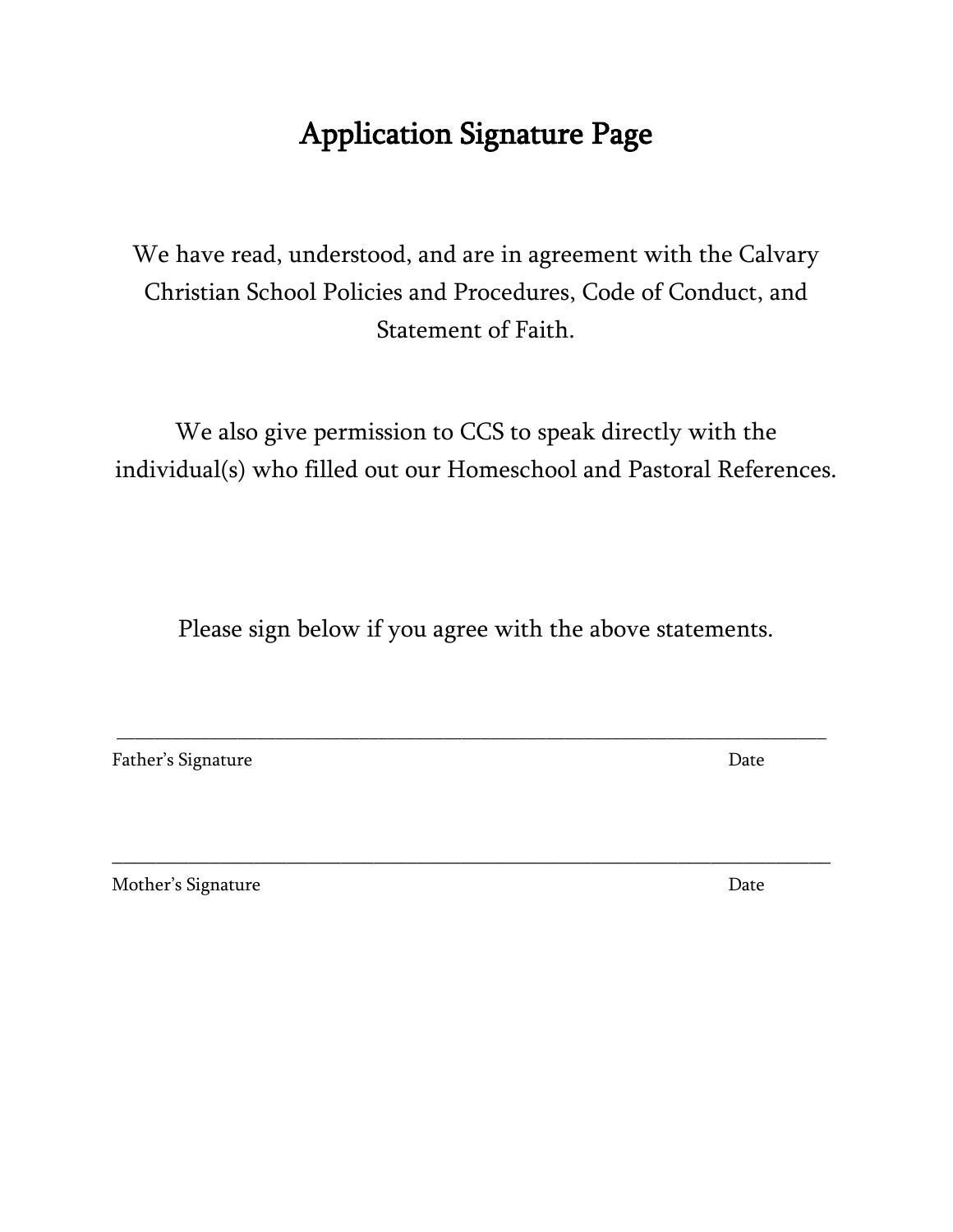

## New Family Enrollment Application

School Year\_\_\_\_\_\_\_\_\_\_\_\_\_\_\_

All information must be filled out in order for this application to be considered by CCS.

| <b>ZIP</b>                                                                                                                                                                               |
|------------------------------------------------------------------------------------------------------------------------------------------------------------------------------------------|
|                                                                                                                                                                                          |
|                                                                                                                                                                                          |
| Mother's Occupation                                                                                                                                                                      |
|                                                                                                                                                                                          |
|                                                                                                                                                                                          |
| Have you homeschooled previously, and if so when?_______________________________                                                                                                         |
| Have you applied to Calvary Christian before, and if so when? ________________ Please list the<br>name and address of any school(s) your child/ren have attended previously. Explain why |
|                                                                                                                                                                                          |

Membership in HSLDA is a requirement for all CCS families. Are you an HSLDA member?

\_\_\_\_\_\_\_\_\_\_\_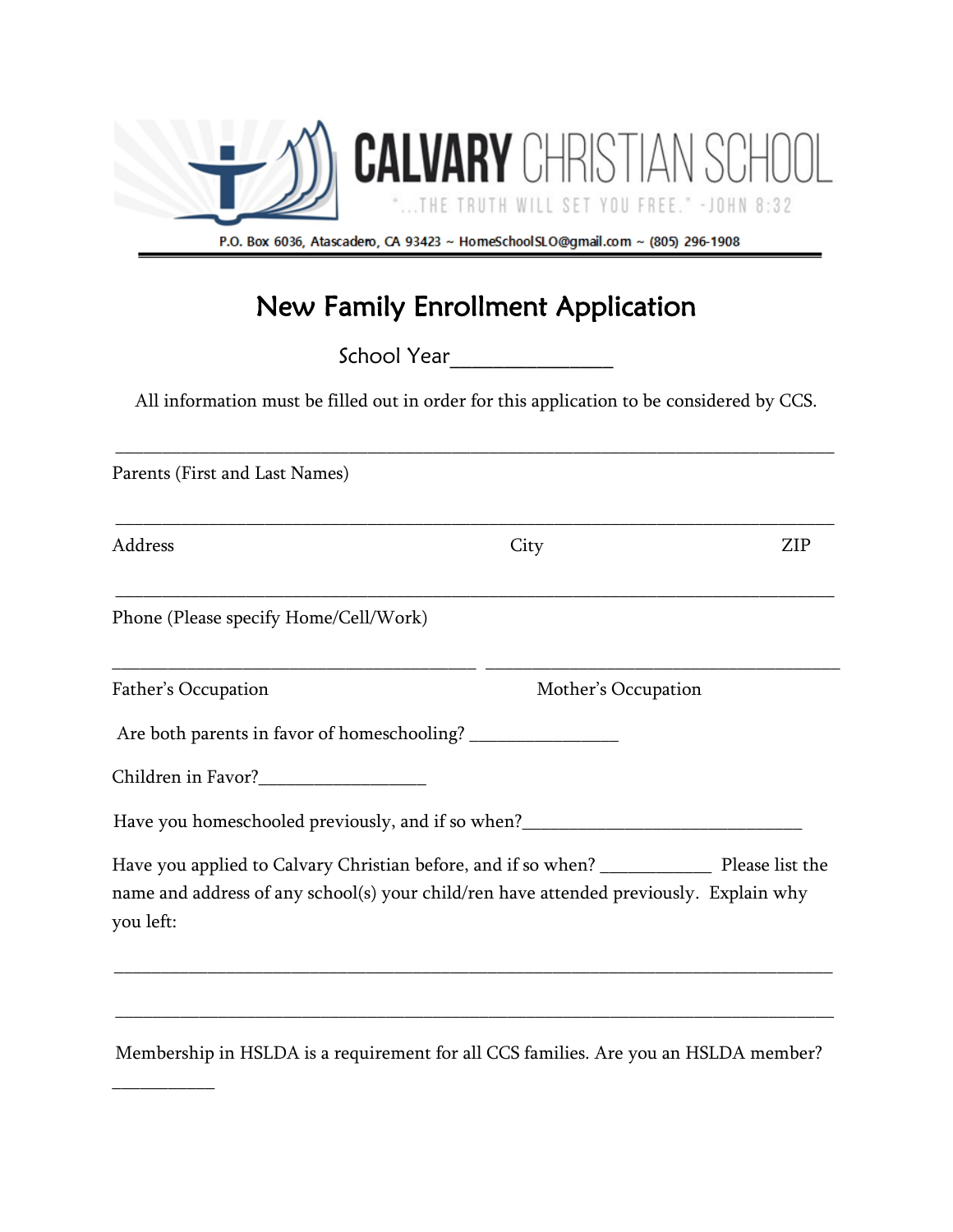#### Children you will be homeschooling:

| Child's First & Last Name                                         | <b>Grade Entering</b> |
|-------------------------------------------------------------------|-----------------------|
|                                                                   |                       |
|                                                                   |                       |
|                                                                   |                       |
|                                                                   |                       |
|                                                                   |                       |
|                                                                   |                       |
|                                                                   |                       |
|                                                                   |                       |
|                                                                   |                       |
| Why have you chosen homeschooling for your child/ren's education? |                       |
|                                                                   |                       |
|                                                                   |                       |
|                                                                   |                       |
|                                                                   |                       |
|                                                                   |                       |

If some of your school aged children are not going to be homeschooled what school they will be attending?

Do you know any families in Calvary Christian School?

How have you educated yourself in regard to the legal requirements of homeschooling?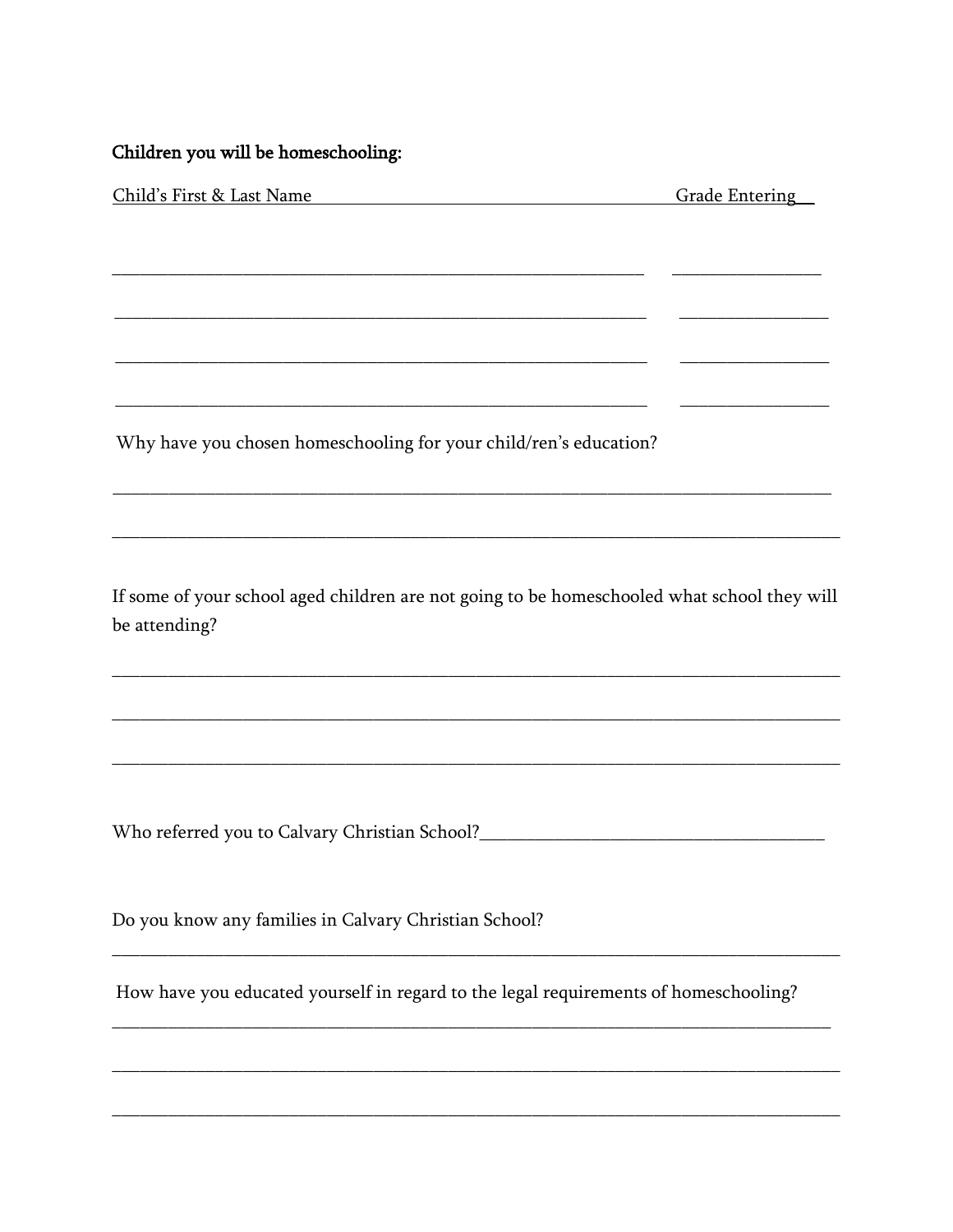| Are you a member of CHEA? | Have you attended a CHEA Convention? |  |
|---------------------------|--------------------------------------|--|
|                           |                                      |  |

Do you attend church or fellowship regularly?\_\_\_\_\_\_\_\_\_\_\_ Where?\_\_\_\_\_\_\_\_\_\_\_\_\_\_\_\_\_\_

\_\_\_\_\_\_\_\_\_\_\_\_\_\_\_\_\_\_\_\_\_\_\_\_\_\_\_\_\_\_\_\_\_\_\_\_\_\_\_\_\_\_\_\_\_\_\_\_\_\_\_\_\_\_\_\_\_\_\_\_\_\_\_\_\_\_\_\_\_\_\_\_\_\_\_\_\_\_

If your answer is no, why not?

How long have you attended this church or fellowship? If less than two years, where did you attend before and for how long?

\_\_\_\_\_\_\_\_\_\_\_\_\_\_\_\_\_\_\_\_\_\_\_\_\_\_\_\_\_\_\_\_\_\_\_\_\_\_\_\_\_\_\_\_\_\_\_\_\_\_\_\_\_\_\_\_\_\_\_\_\_\_\_\_\_\_\_\_\_\_\_\_\_\_\_\_\_

\_\_\_\_\_\_\_\_\_\_\_\_\_\_\_\_\_\_\_\_\_\_\_\_\_\_\_\_\_\_\_\_\_\_\_\_\_\_\_\_\_\_\_\_\_\_\_\_\_\_\_\_\_\_\_\_\_\_\_\_\_\_\_\_\_\_\_\_\_\_\_\_\_\_\_\_\_\_

\_\_\_\_\_\_\_\_\_\_\_\_\_\_\_\_\_\_\_\_\_\_\_\_\_\_\_\_\_\_\_\_\_\_\_\_\_\_\_\_\_\_\_\_\_\_\_\_\_\_\_\_\_\_\_\_\_\_\_\_\_\_\_\_\_\_\_\_\_\_\_\_\_\_\_\_\_\_

What interests do you have that you would be willing/interested in sharing with Calvary Christian School?

\_\_\_\_\_\_\_\_\_\_\_\_\_\_\_\_\_\_\_\_\_\_\_\_\_\_\_\_\_\_\_\_\_\_\_\_\_\_\_\_\_\_\_\_\_\_\_\_\_\_\_\_\_\_\_\_\_\_\_\_\_\_\_\_\_\_\_\_\_\_\_\_\_\_\_\_

\_\_\_\_\_\_\_\_\_\_\_\_\_\_\_\_\_\_\_\_\_\_\_\_\_\_\_\_\_\_\_\_\_\_\_\_\_\_\_\_\_\_\_\_\_\_\_\_\_\_\_\_\_\_\_\_\_\_\_\_\_\_\_\_\_\_\_\_\_\_\_\_\_\_\_\_\_\_ \_\_\_\_\_\_\_\_\_\_\_\_\_\_\_\_\_\_\_\_\_\_\_\_\_\_\_\_\_\_\_\_\_\_\_\_\_\_\_\_\_\_\_\_\_\_\_\_\_\_\_\_\_\_\_\_\_\_\_\_\_\_\_\_\_\_\_\_\_\_\_\_\_\_\_\_\_\_ \_\_\_\_\_\_\_\_\_\_\_\_\_\_\_\_\_\_\_\_\_\_\_\_\_\_\_\_\_\_\_\_\_\_\_\_\_\_\_\_\_\_\_\_\_\_\_\_\_\_\_\_\_\_\_\_\_\_\_\_\_\_\_\_\_\_\_\_\_\_\_\_\_\_\_\_\_\_

| Signature | Date |
|-----------|------|
|           |      |
|           |      |

Signature Date

This application also includes two to three reference forms in sealed envelopes. Please give the Pastoral Reference envelope to your Pastor (if you are the pastor, give to a board member or elder, please). The Homeschool Reference may be filled out by one current CCS member family or two other homeschool families of your choice.

Mail or email this application to: Calvary Christian School, P.O. Box 6036, Atascadero, CA 93423

Thank you very much for considering CCS for your educational experience.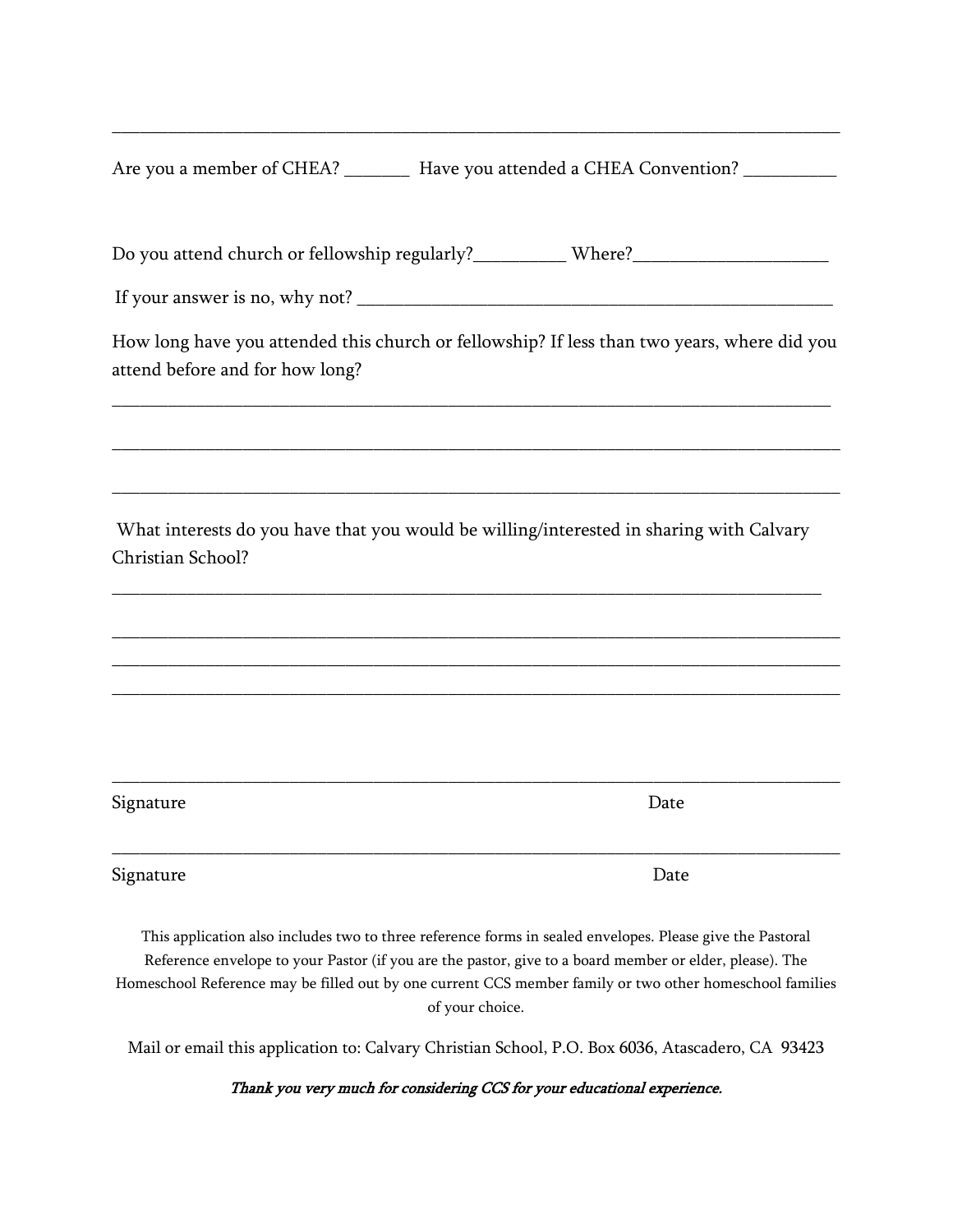

# Homeschool Reference

 Please have another homeschool family that knows you (preferable a CCS family) fill out this reference form. Please provide your reference with a pre-stamped envelope addressed to the P.O. Box above that they will use to mail the reference directly to CCS.

## Applicant Family Name\_\_\_\_\_\_\_\_\_\_\_\_\_\_\_\_\_\_\_\_\_\_\_\_\_\_\_\_\_\_\_

Please answer the evaluation questions below regarding the above name applicant. This information will remain confidential and will only be used by CCS authorities to facilitate the application process.

### Return this reference to Calvary Christian School in the pre-addressed and stamped envelope provided or by email.

How long have you known this family? What is your relationship with them?\_\_\_\_\_\_\_\_\_\_\_\_\_\_\_\_\_\_\_\_\_\_\_\_\_\_\_\_\_\_\_\_\_\_\_\_\_\_\_\_\_\_\_\_\_ Do you think that this family would be an asset to a home school independent study program?\_\_\_\_\_\_\_\_\_ Why/Why not? What areas, if any, do you think this applicant will need the most help (check all that apply) \_\_\_\_Organization \_\_\_\_Follow Through \_\_\_\_Moral Support \_\_\_\_Curriculum Planning \_\_\_\_Making Deadlines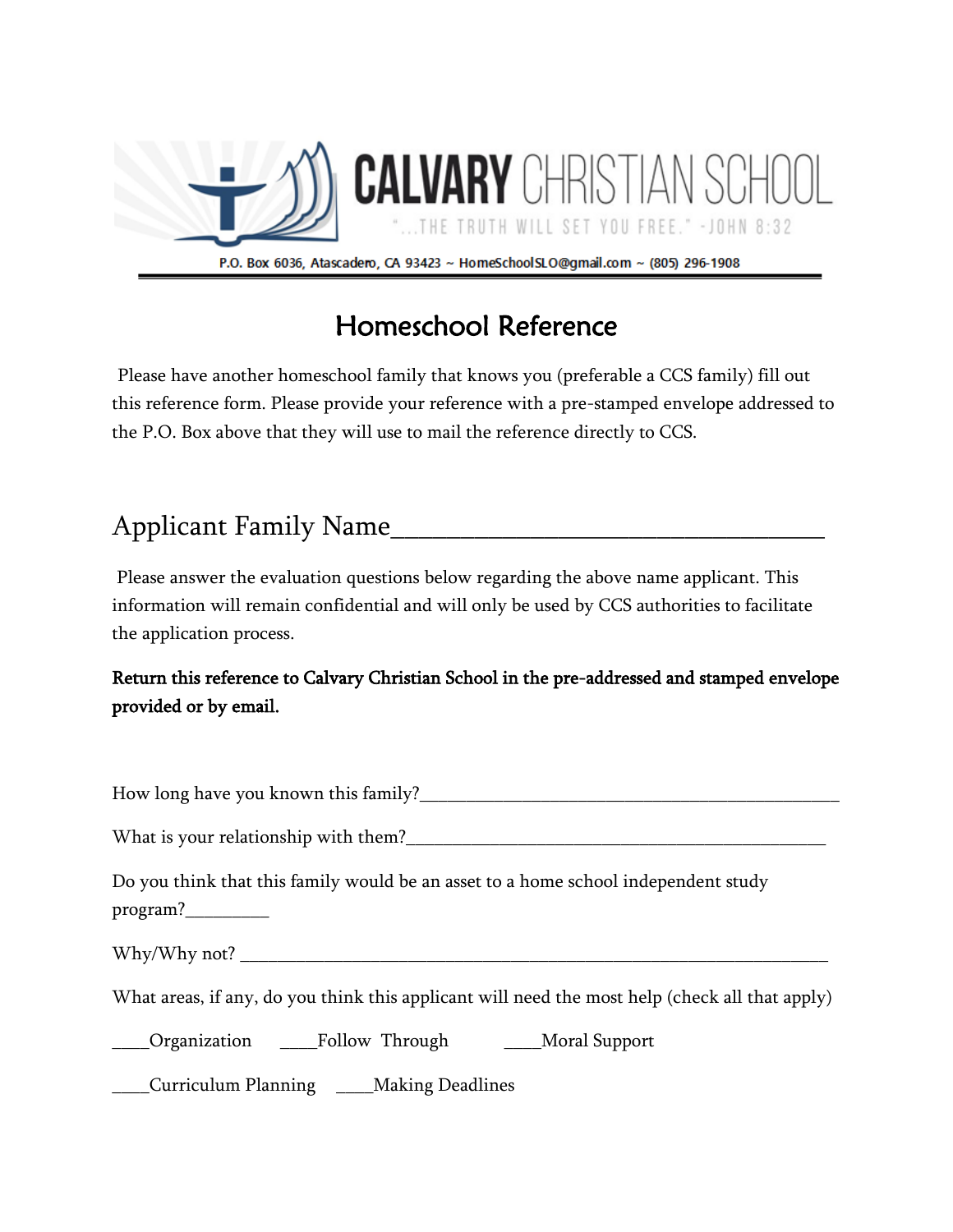Do the parents and children interact well with their peers and others? \_\_\_\_\_\_\_\_\_\_\_\_\_\_\_\_

Why/Why not? \_\_\_\_\_\_\_\_\_\_\_\_\_\_\_\_\_\_\_\_\_\_\_\_\_\_\_\_\_\_\_\_\_\_\_\_\_\_\_\_\_\_\_\_\_\_\_\_\_\_\_\_\_\_\_\_\_\_\_\_\_\_\_\_

Have the family members made a personal commitment to Jesus Christ? \_\_\_\_\_\_\_\_\_\_\_\_\_

\_\_\_\_\_\_\_\_\_\_\_\_\_\_\_\_\_\_\_\_\_\_\_\_\_\_\_\_\_\_\_\_\_\_\_\_\_\_\_\_\_\_\_\_\_\_\_\_\_\_\_\_\_\_\_\_\_\_\_\_\_\_\_\_\_\_\_\_\_\_\_\_\_\_\_\_\_

\_\_\_\_\_\_\_\_\_\_\_\_\_\_\_\_\_\_\_\_\_\_\_\_\_\_\_\_\_\_\_\_\_\_\_\_\_\_\_\_\_\_\_\_\_\_\_\_\_\_\_\_\_\_\_\_\_\_\_\_\_\_\_\_\_\_\_\_\_\_\_\_\_\_\_\_\_\_

\_\_\_\_\_\_\_\_\_\_\_\_\_\_\_\_\_\_\_\_\_\_\_\_\_\_\_\_\_\_\_\_\_\_\_\_\_\_\_\_\_\_\_\_\_\_\_\_\_\_\_\_\_\_\_\_\_\_\_\_\_\_\_\_\_\_\_\_\_\_\_\_\_\_\_\_\_\_

Is there evidence of this commitment in their lives both in their family and in respect to their reputation within their community? Please explain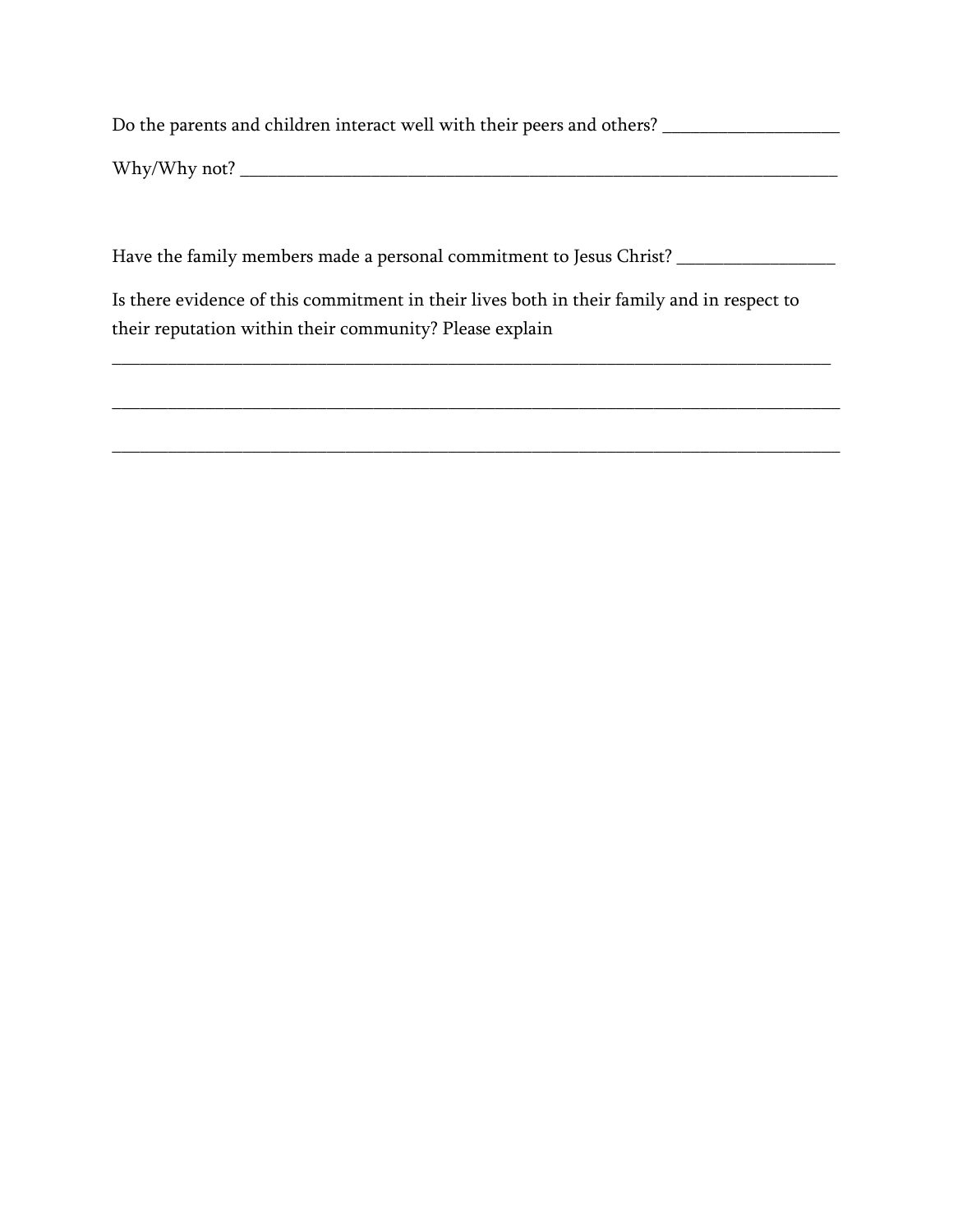

# Christian Fellowship Reference

 Please have the person who pastors at your church, a responsible member of your fellowship, or if you pastor have an elder or other responsible party, fill out this reference form. Provide your reference with a pre-stamped envelope addressed to the CCS P.O. Box, so they may mail it directly to the school, or have them email it to the school.

## Applicant Family Name\_\_\_\_\_\_\_\_\_\_\_\_\_\_\_\_\_\_\_\_\_\_\_\_\_\_\_\_\_\_\_

## Church/Fellowship Name\_\_\_\_\_\_\_\_\_\_\_\_\_\_\_\_\_\_\_\_\_\_\_\_\_\_\_\_\_\_

(Fellowship ex.: Smith & Adams Fellowship in Paso)

Please answer the evaluation questions below regarding the above name applicant. This information will remain confidential and will only be used by CCS authorities to facilitate the application process.

### Return this reference to Calvary Christian School in the pre-addressed and stamped envelope provided or to the email provided above.

How long have you known this family?\_\_\_\_\_\_\_\_\_\_\_\_\_\_\_\_\_\_\_\_\_\_\_\_\_\_\_\_\_\_\_\_\_\_\_\_\_\_\_\_\_\_\_\_

What is your relationship with them?\_\_\_\_\_\_\_\_\_\_\_\_\_\_\_\_\_\_\_\_\_\_\_\_\_\_\_\_\_\_\_\_\_\_\_\_\_\_\_\_\_\_\_\_\_

Do you think that this family would be an asset to a home school independent study program?

Why/Why not? \_\_\_\_\_\_\_\_\_\_\_\_\_\_\_\_\_\_\_\_\_\_\_\_\_\_\_\_\_\_\_\_\_\_\_\_\_\_\_\_\_\_\_\_\_\_\_\_\_\_\_\_\_\_\_\_\_\_\_\_\_\_\_\_

What areas, if any, do you think this applicant will need the most help (check all that apply)

\_\_\_\_Organization \_\_\_\_Follow Through \_\_\_\_Moral Support

\_\_\_\_Curriculum Planning \_\_\_\_Making Deadlines